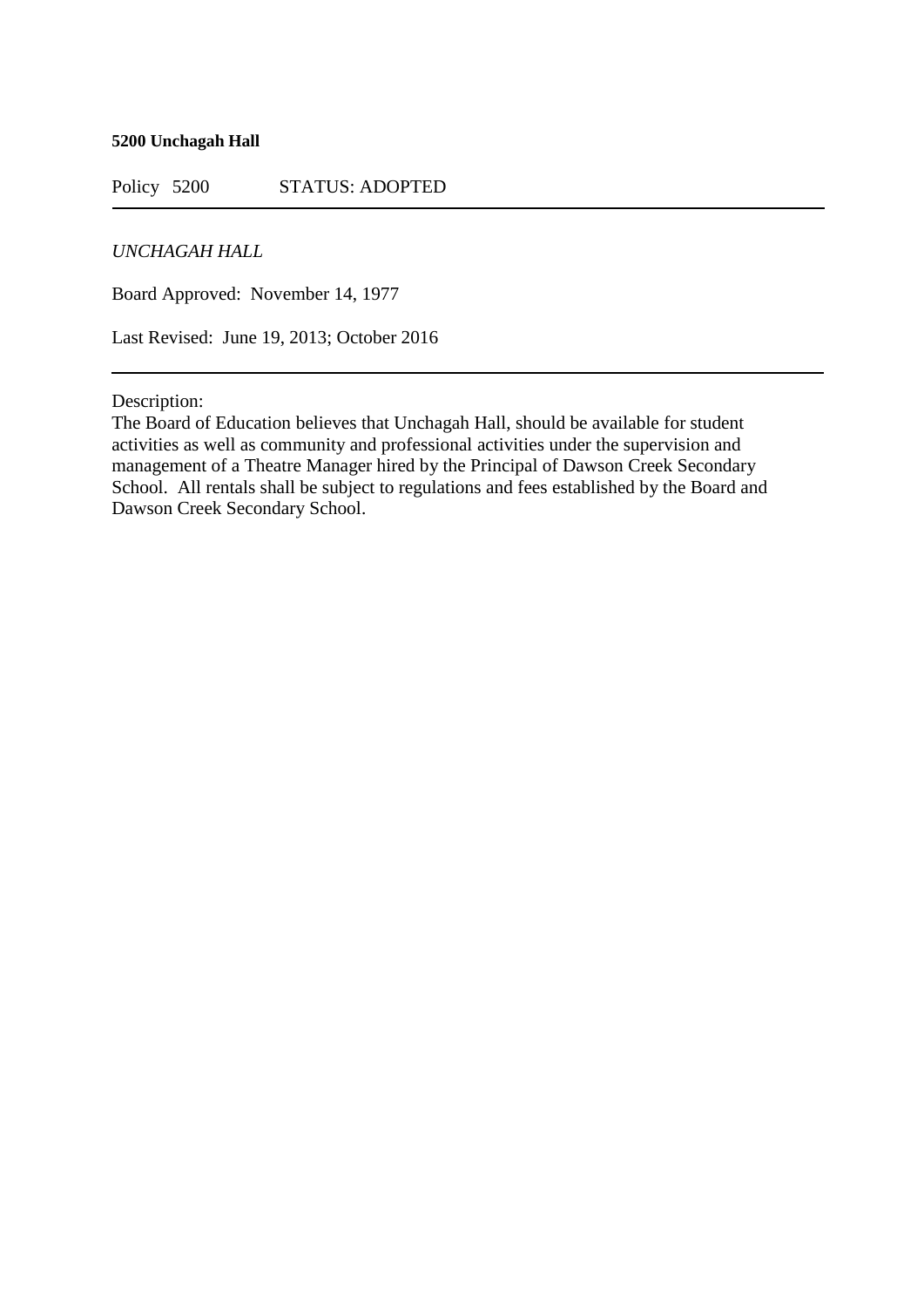### *UNCHAGAH HALL RENTAL*

Board Approved and Codified: November 4, 1985

Last Revised: June 14, 2000; October 2016

#### Description: **PREAMBLE:**

Unchagah Hall is a School District #59 theatre facility located at the North end of South Peace Campus. The Hall is used by the community, school and professional groups and should be booked at least two months in advance for use other than use during regular school days from 8:30 a.m. to 5:00 p.m

### **BOOKING THE HALL:**

The Manager of Unchagah Hall is responsible for all bookings. Applications are to be handled in the following manner:

### *Pre-bookings*

- 1. Applicants may pre-book the Hall up to twelve months in advance. Pre-booked dates can be changed or cancelled by the Manager for the following reasons:
	- i) School District requires use of the Hall.
	- ii) Groups presenting programs for school audiences.
	- iii) The Manager has sufficient reason to classify the proposed booking to be inappropriate for the use of Unchagah Hall.
	- iv) The applicant has abused the rules of Unchagah Hall in a manner sufficiently serious to deem further use of the Hall unadvisable.

### *Confirmed Bookings*

- 1. The applicant will make his request to the Manager, who will in turn have an application form made out. The application form will be supplied by the Manager.
- 2. The Manager will send a signed copy of the application to the applicant who will sign the form and return the bottom three copies to the Manager along with a deposit or full fee. (Users may also pay by post-dated cheque for the full amount.)
- 3. If the copy is not returned after 14 days the request will be automatically cancelled.
- 4. These confirmed bookings will form the only contract between Unchagah Hall and the user. They will be in force only as long as indicated on the application form.
- 5. On the date of the event, the booking party will pay the Manager any unpaid remainder of the fee. In the case of out-of-district users, the payment must be made in cash or by cheque.
- 6. It is clearly understood by the Applicant that except for rental (where applicable), School District #59 (Peace River South) assumes no responsibility whatsoever if last minute cancellations are caused by power failure, heat failure, Fire Marshal Regulations, or other causes beyond the control of the School Board.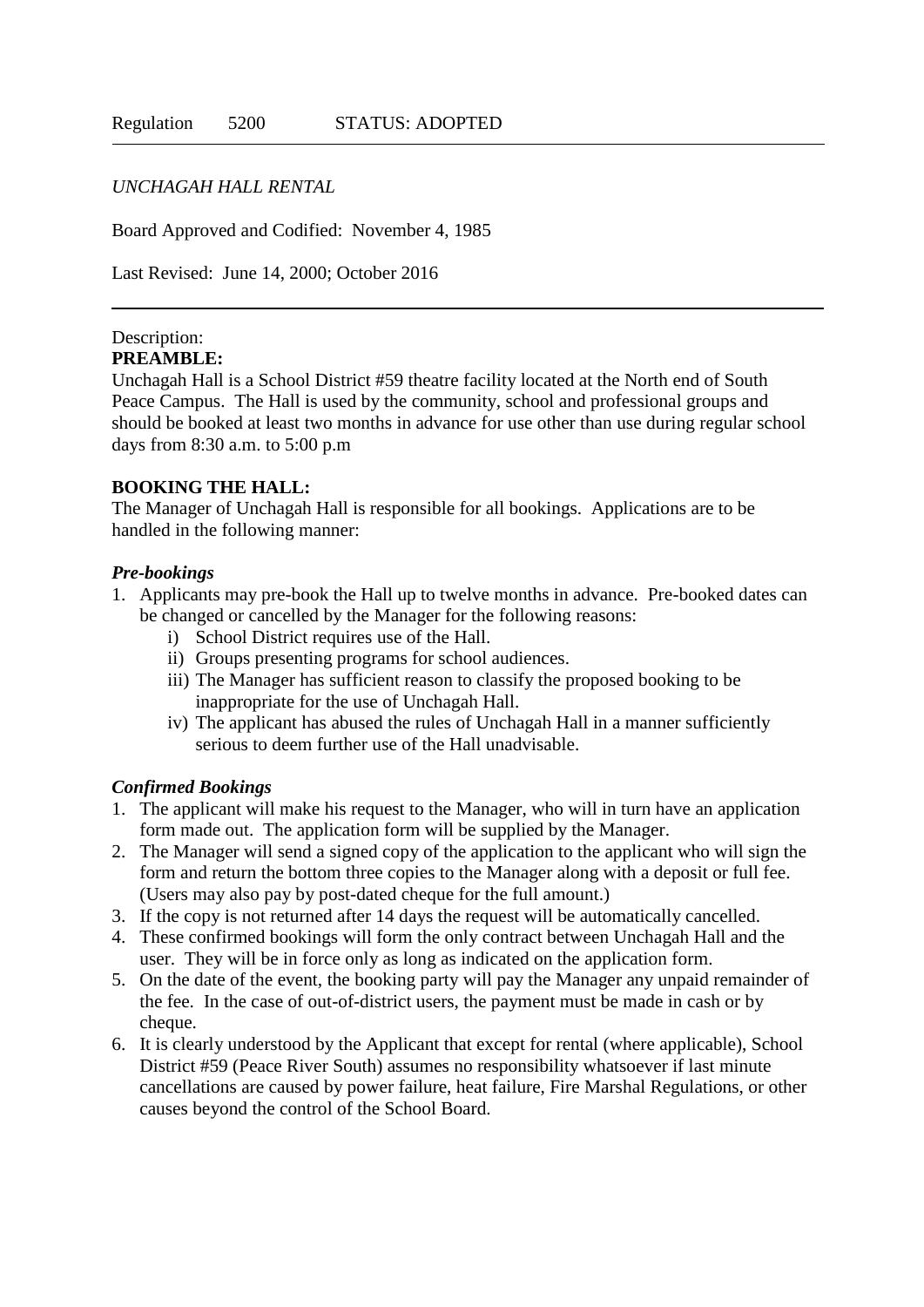# *Extent of Bookings*

All bookings will contain:

- 1. The exact hours, or a reasonable approximation of hours, required by the booking party for rehearsal and set-up, as well as use of the performance the hall.
- 2. Exact instructions as to the equipment needed and extra staff to be hired.
- 3. Bookings will not normally include use on school days from 8:30 to 5:00. Use of the Hall at these times is always subject to prior needs of the school itself. Confirmation of such usage can be withheld up to two weeks prior to the booking date.
- 4. There will be no bookings made which guarantee exclusive use of the Hall over any period of time extending beyond the specific times when the Hall has been booked.

# **USING THE HALL:**

The Manager of Unchagah Hall shall act in the capacity of Theatre Manager and as Manager will be responsible for seeing that all regulations governing the use of the Hall are followed as outlined.

The Theatre Manager, or a responsible adult acting in his/her stead, will be present for all uses of the Hall involving an audience.

# *Rehearsals*

- 1. Normally, one rehearsal will be allotted for each day of performance. However, additional rehearsal times prior to performance can be obtained if the Manager agrees that such time is necessary because of the nature of the show to be performed. At no time will these additional rehearsals go beyond the second Sunday preceding the show.
- 2. Groups wishing to use Unchagah Hall for rehearsals on a regular basis may do so by indicating the days on which they wish to rehearse. However, such rehearsals will be allotted on a month to month basis and will not be deemed as a right of the requesting group for an entire season. Such rehearsal times will be confirmed by the middle of the preceding month. Because of the heavy use of the Hall, all such groups should make arrangements for alternate rehearsal space.

# *Backstage*

1. No person or group of persons may enter the backstage area of Unchagah Hall during a Dress Rehearsal or from one hour prior to a performance until one half hour after the end of a performance when they are not involved with the group using the Theatre, without express permission from the stage Manager in charge.

# *Concession*

- 1. Groups wishing to serve food and beverages during intermission of a performance may make arrangements with the Manager who will clear the use of the school concession area for them. This may result in an increase in fees.
- 2. The consumption of food or drink in the Auditorium itself is expressly prohibited.

# *Equipment*

- 1. Renting groups will be held responsible for any damages to school district equipment or property occurring during their engagement of the premises.
- 2. All equipment used is to be left as originally found except when other arrangements have been made with the Theatre Manager.
- 3. Using tape on painted surfaces is prohibited without consultation with the Theatre Manager.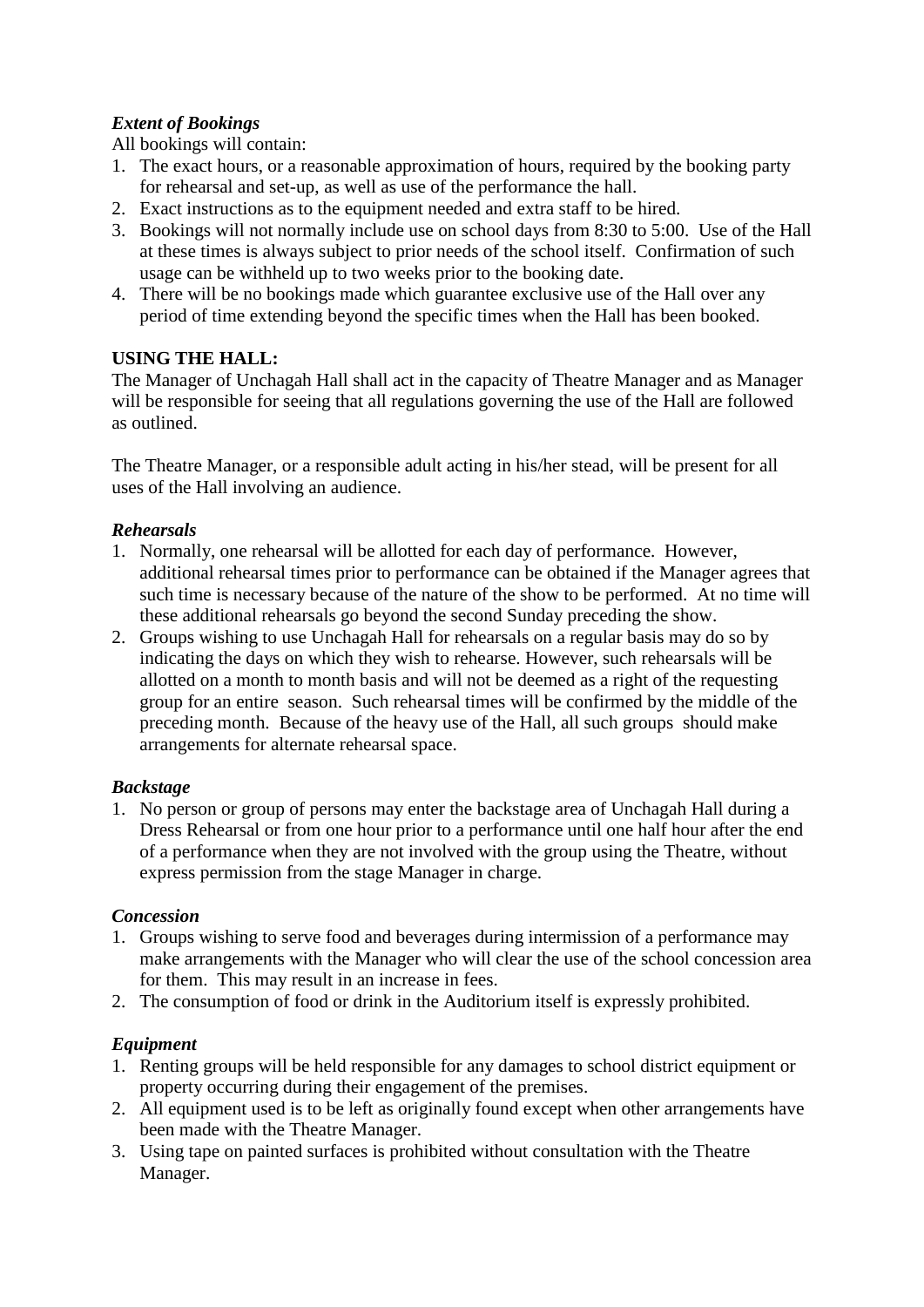- 4. All stage and hall lights are to be turned out after use.
- 5. The grand drape is to be handled by a person instructed in its proper use.
- 6. Lighting and sound systems are to be used only by those persons approved by the Theatre Manager.
- 7. When groups, by necessity of a forthcoming performance, must leave costumes, scenery or other equipment in Unchagah Hall, it will be the duty of the Theatre Manager to insure that such equipment is not removed or damaged in any way.
- 8. It is forbidden for anyone, without authority from the Theatre Manager, to polish the Steinway piano or place an article of any kind onto its surface.
- 9. The Steinway piano will only be moved off the stage by SD 59 Facilities Staff.
- 10. Use of tripod equipment must be authorized by the Theatre Manager and must not block the aisles.

# *Security*

- 1. All doors to the Unchagah Hall complex are to be locked and closed when a rehearsal or event is finished.
- 2. No member of any group is to enter the electrical room where the large breaker panels for the dimmer system are housed without permission from the Theatre Manager. When leaving the lighting room, the door must be closed and locked.
- 3. Only persons authorized by the Theatre Manager to work with the lighting system in Unchagah Hall will be permitted to enter the catwalk and the lighting booth areas. In particular, these areas are not to be used for watching rehearsals or performances. When leaving either of these areas, the door must be closed and locked.
- 4. All regulations promulgated by the Fire Chief's office must be adhered to. These regulations refer especially to smoking and fire restrictions; to the maximum number of individuals allowed in any place of assembly; to the use of electrical devices and the wiring thereof; and to the keeping of fire exits clear of any obstructions including parked cars.
- 5. No person, whether a qualified electrician or otherwise, may remove the safety panel to any electrical breaker box, except for the special box on the east wall of the electrical room marked For Band Use Only, within Unchagah Hall. When a renting group requires power directly from such electrical boxes, they must make arrangements with the Theatre Manager at least one week prior to their performance.

### *Other*

- 1. No alcoholic beverage is allowed in Unchagah or any other school district premises at any time.
- 2. Smoking is not permitted on school property.
- 3. The thermostat in the Hall will not be adjusted by users.

### *Custodial Services*

1. After hours users of Unchagah Hall will have to bear the cost of custodial time if custodial duties are required beyond the regularly scheduled shift of the custodian concerned.